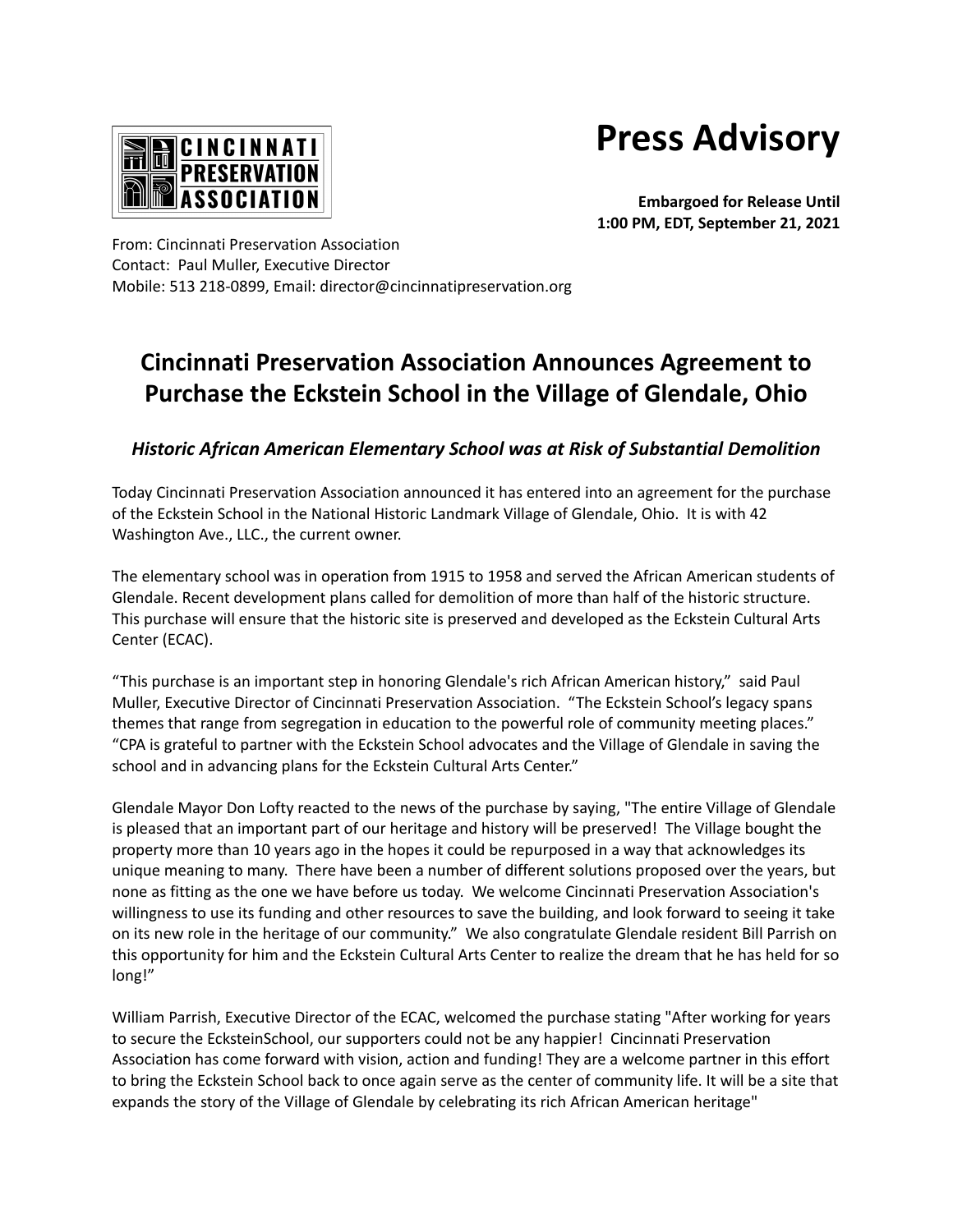Cincinnati Preservation will transfer the title to the The Hamilton County Land [Reutilization](https://www.hamiltoncountylandbank.org/) Corporation [\("Landbank"\)](https://www.hamiltoncountylandbank.org/) while the Eckstein Cultural Arts Center prepares plans and raises funds for the rehabilitation of the property. The ECAC will move to the site after renovation. It is currently in a temporary facility and serves as a community gathering place, Eckstein Cultural Arts Center provides a creative setting for youth and adults in the Historic Village of Glendale, Ohio.

"The Landbank is perfectly positioned to assist Cincinnati Preservation Association and the Village of Glendale in the acquisition, holding, and restoration of the Eckstein School," said Laura Brunner, President and CEO of The Port, which manages the Landbank. "The Landbank is a frequent partner to municipalities and local communities, and its unique tools and expertise in holding and maintaining vacant properties will position CPA, the Village of Glendale, and the community to put this property back to productive and culturally relevant use."

Developer and architect Denny Dillinger of 42 Washington Ave., LLC, who is selling the property to CPA, withdrew his Conditional Use Zoning Application today and noted that "while the project we proposed would have been a high quality innovative addition to the types of senior housing available, I am happy to assist the Village of Glendale and the residents in preserving this important piece of history."

Funding for the purchase of the Eckstein School is provided by CPA's new Revolving Fund for Historic Preservation. This fund enables CPA to make loans or take direct action to save key historic sites. The Revolving Fund has received several grants from the 1772 [Foundation](https://1772foundation.org/) in Providence Rhode Island.

The Village of Glendale has deep connections to the abolitionist's activities and to the Underground Railroad. Many African Americans settled in Glendale prior to the Civil War. Elenora Eckstein opened a school for African American students in 1870. The 1915 building being purchased by CPA was named in her honor. It continued to serve as a segregated school until 1958, four years after the landmark Brown versus Board of Education case. In recent years Eckstein advocates have worked to acquire and restore the school. This purchase will facilitate and accelerate that project.

The Village of Glendale is recognized by the Department of the Interior at the highest level of significance. It has the rare honor of being designated as a National Historic Landmark Village. The Eckstein School, and other sites of African American history, were added to the Village's designation recently.

The work by Cincinnati Preservation to increase awareness and preservation of sites that tell the story of the African American experience in Cincinnati is part of a program initiated in 2020. Our "Preserving and Celebrating Sites of Black History" program works with communities throughout the region. It was created with funding from Carol Ann and Ralph V. Haile, Jr. [Foundation](https://www.hailefoundation.org/) and the Greater [Cincinnati](https://www.gcfdn.org/) [Foundation.](https://www.gcfdn.org/)

The transformation within the preservation movement is also occurring across the country. The National Trust for Historic Preservation has established the African [American](https://savingplaces.org/african-american-cultural-heritage#.YUkejrhKiUk) Cultural Heritage Action Fund to extend preservation's benefits to previously underserved historic sites. In October, Cincinnati Preservation Association will host Brent Leggs, executive director of the Trust's African American Cultural Heritage Action Fund, at our annual Fall Forum. Information on this event is available at [Annual](https://cincinnatipreservation.org/annual-fall-forum-lectures/) Fall Forum Lecture – Cincinnati [Preservation](https://cincinnatipreservation.org/annual-fall-forum-lectures/) Association.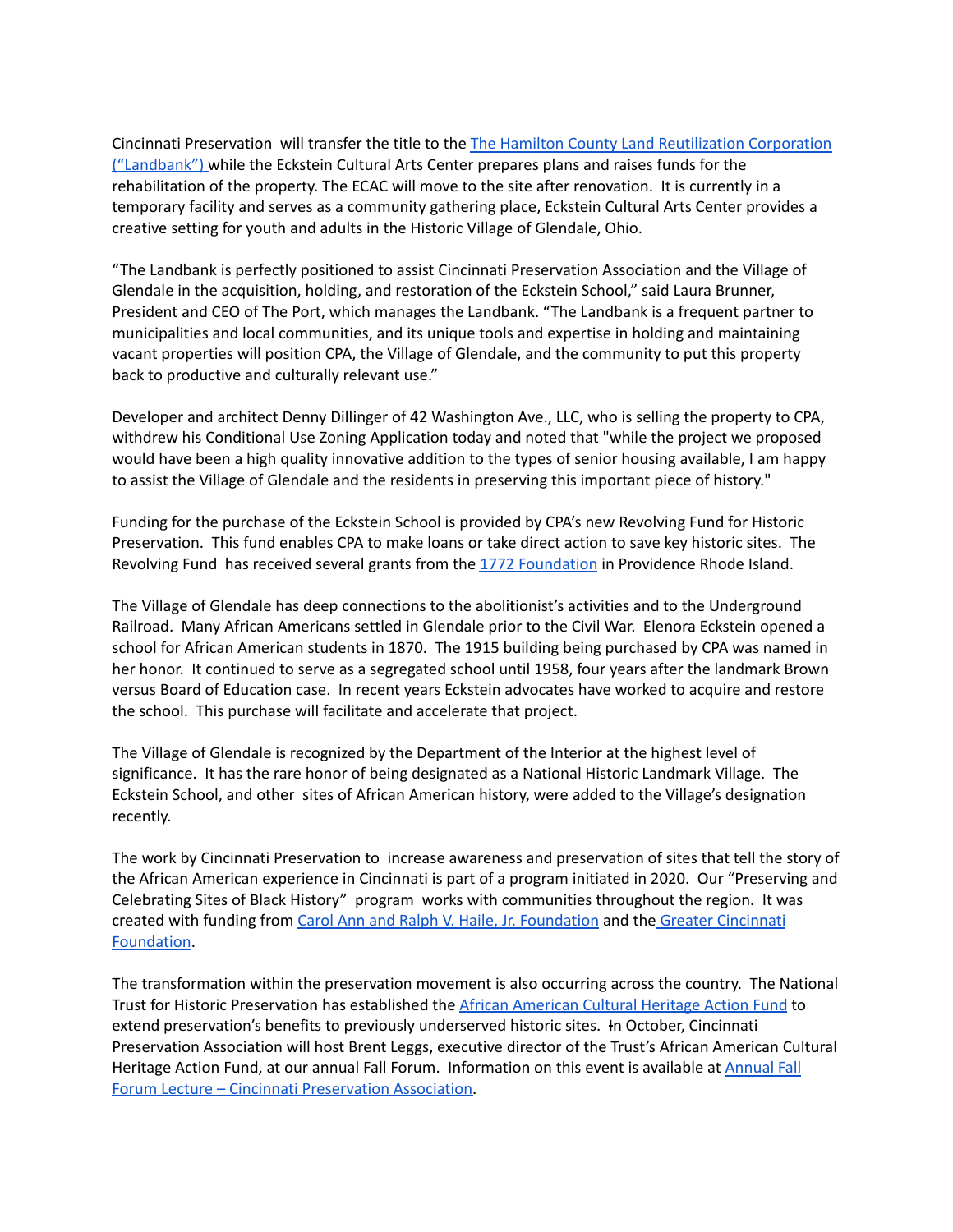Photos of Eckstein School for download: [Link](https://drive.google.com/drive/folders/16ufPWrOcGmTqodDvGG9U5t-PsKmQ7Gnn?usp=sharing)

More about the school on CPA's website: <https://cincinnatipreservation.org/eckstein-school-a-vital-site-of-black-history-in-glendale/>

**About Cincinnati Preservation Association:** Cincinnati Preservation Association is a private, nonprofit, membership organization that serves the Greater Cincinnati community. For more than 50 years, Cincinnati Preservation has been working to save the places that make Cincinnati special. We see preservation as part of a larger mission, to promote vibrant, walkable, sustainable neighborhoods that strengthen the sense of community. [www.cincinnatipreservation.org](http://www.cincinnatipreservation.org)



The Eckstein School, which opened in 1915, was named in honor of Eleanor Eckstein for her work to educate African American children in Glendale. Her "Icehouse School" began in 1870 and served the growing population of the Village of Glendale's African American community. Photo Credit: Cincinnati Preservation Association.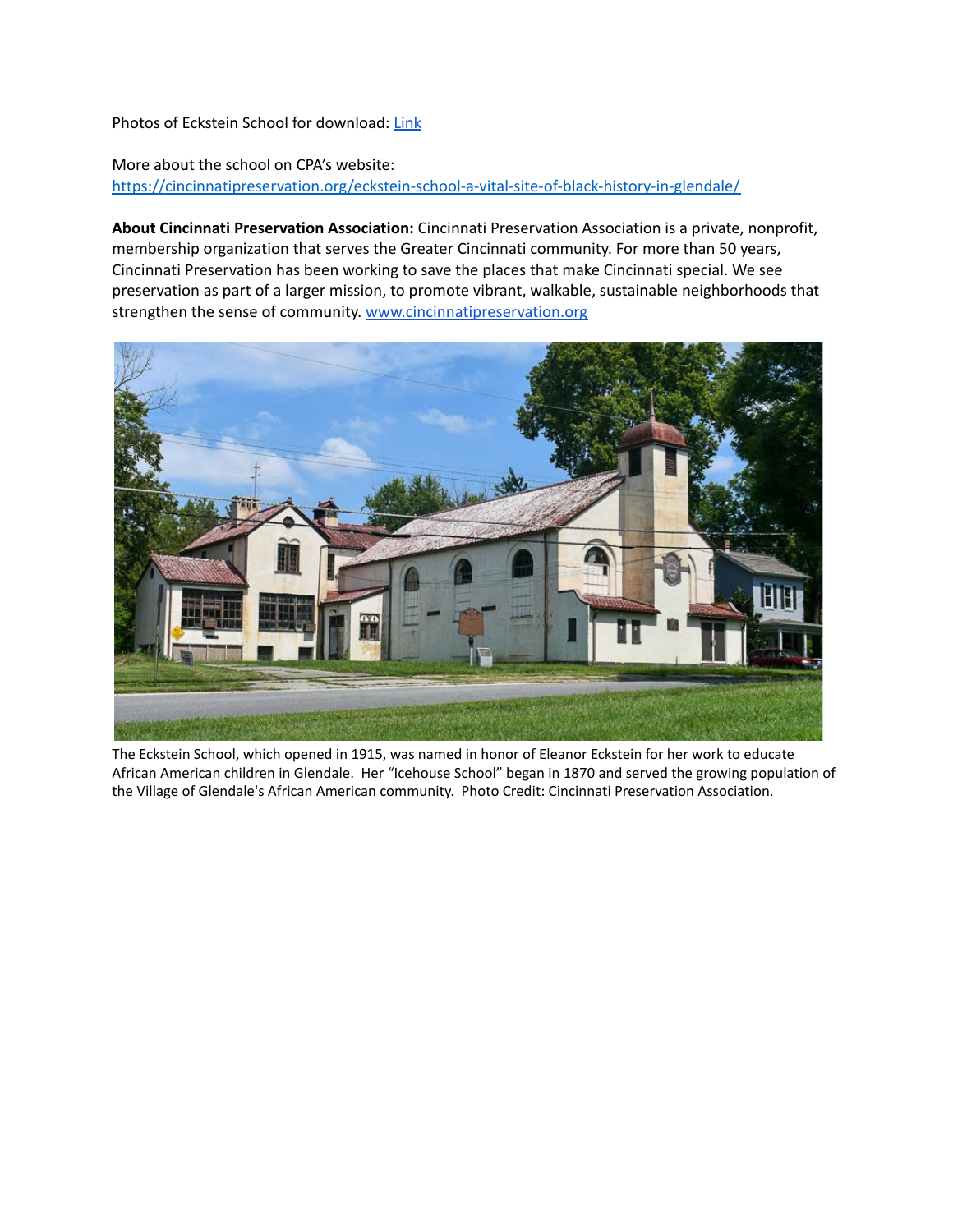

The 1928 Eckstein School gymnasium was designed by noted Glendale architect Stanley Matthews. Matthews designed many significant structures in the Cincinnati area and was the grandson of United States Supreme Court Justice Stanley Matthews. Photo Credit: Cincinnati Preservation Association.